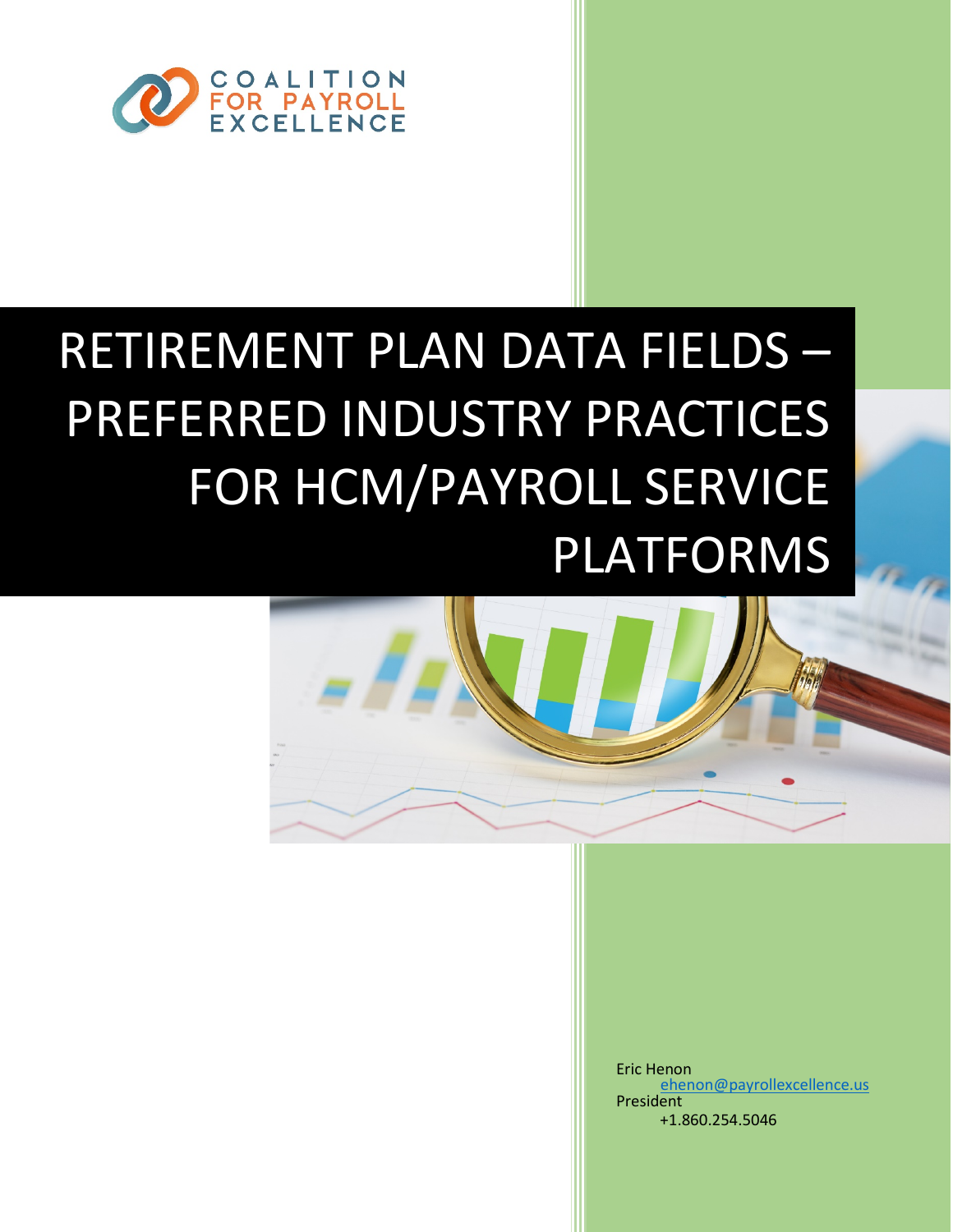# **RETIREMENT PLAN DATA FIELDS PREFERRED INDUSTRY PRACTICES FOR HCM/PAYROLL SERVICE PLATFORMS**

#### *REDUCE EXCEPTION REQUESTS WITH PREFERRED INDUSTRY PRACTICE ADHERENCE*

*This VIEWPOINT lists the data elements that employers and their HCM/payroll platforms exchange with retirement plan service providers. The paper formulates recommendations based on the practices of most retirement plan service providers of the Coalition. These recommendations apply to all defined contribution retirement plans (401(k), 403(b), government 457, 401(a) Money Purchase and Profit-sharing plans. By extension, these recommendations apply to associated accounts such as 409(a), 457(bb), 457(f) non-qualified deferred compensation arrangements and Health Savings Accounts. This report summarizes findings from earlier, more specific reports.*

*Employer and, their HCM/payroll platforms will benefit from including these elements in their 180 defined contribution retirement plan data exchange templates. Indeed, including all elements in the data feed template will reduce the number of custom requests and associated labor.*

## **INDISPENSABLE CONTRIBUTION FIELDS**

The six indispensable contribution amount fields to include in the 401k/403b/457 plan data exchange template are:

- **1. Pretax employee contribution**
- **2. Roth employee contribution**
- **3. After-tax employee contribution**
- **4. Pre-tax catch up contribution**
- **5. Roth catch-up contribution**
- **6. Employer contribution**

#### **COMPENSATION AMOUNT FIELDS**

*Compensation must be provided as it is defined in the Defined Contribution plan document. Many employers base 401(k) plan contributions on a definition of compensation other than W2 compensation. The difference* 

A preferred practice is to provide either of these two fields, but not both:

- **7. Period compensation (plan definition)**
- **8. Year-to-date compensation (plan definition)**

*can be meaningful for employers with a workforce paid with incentives, tips, bonuses, travel budgets, homeoffice expense allowances and other non-salary compensation*.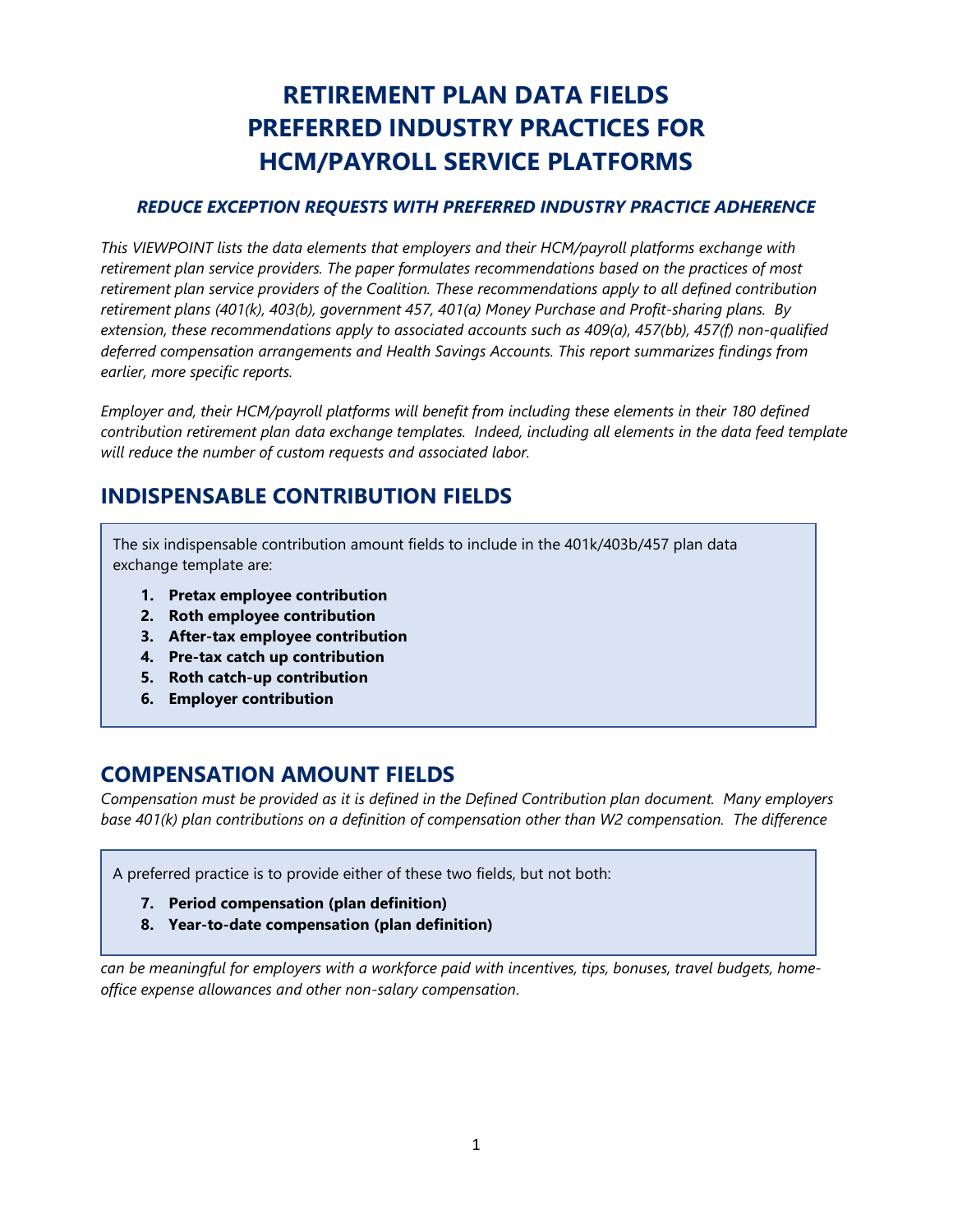# **PLAN LOAN DATA**

*Data feed templates need to provide for loan repayment amounts.* 

Loan repayment fields in the 401k/403b/457 plan data feed templates

- **9. One payment amount field per loan**
- **10. Unique plan loan number**

#### **INDICATIVE DATA**

*Indicative or demographic data may be exchanged at every pay period along with contribution and compensation and loan data. Alternatively, the exchange of indicative data may be handled separately, either by periodic submission of flat files on a secure server or through an Application Programming Interface (API) that transmit demographic information changes weekly, daily, or as they occur*.

Ten universally requested data points:

- **11. Social Security Number**
- **12. Employee/Participant ID**
- **13. Full Name (or First Name)**
- **14. Address Line 1**
- **15. Address Line 2**
- **16. City**
- **17. State**
- **18. Zip**
- **19. Date of Birth**
- **20. Original Hire Date**

Fifteen Indicative data fields requested by a majority of recordkeeping service providers:

- **21. Pay Date**
- **22. Termination Date**
- **23. Rehire Date**
- **24. Last Name (separately from "First Name")**
- **25. Work Email Address**
- **26. Personal Email Address**
- **27. Mobile phone number**
- **28. Division Code**
- **29. Gender**
- **30. Marital Status**
- **31. Payroll Frequency**
- **32. Plan Code / Plan Number**
- **33. Employee Status**
- **34. Hours Worked**
- **35. Union Status**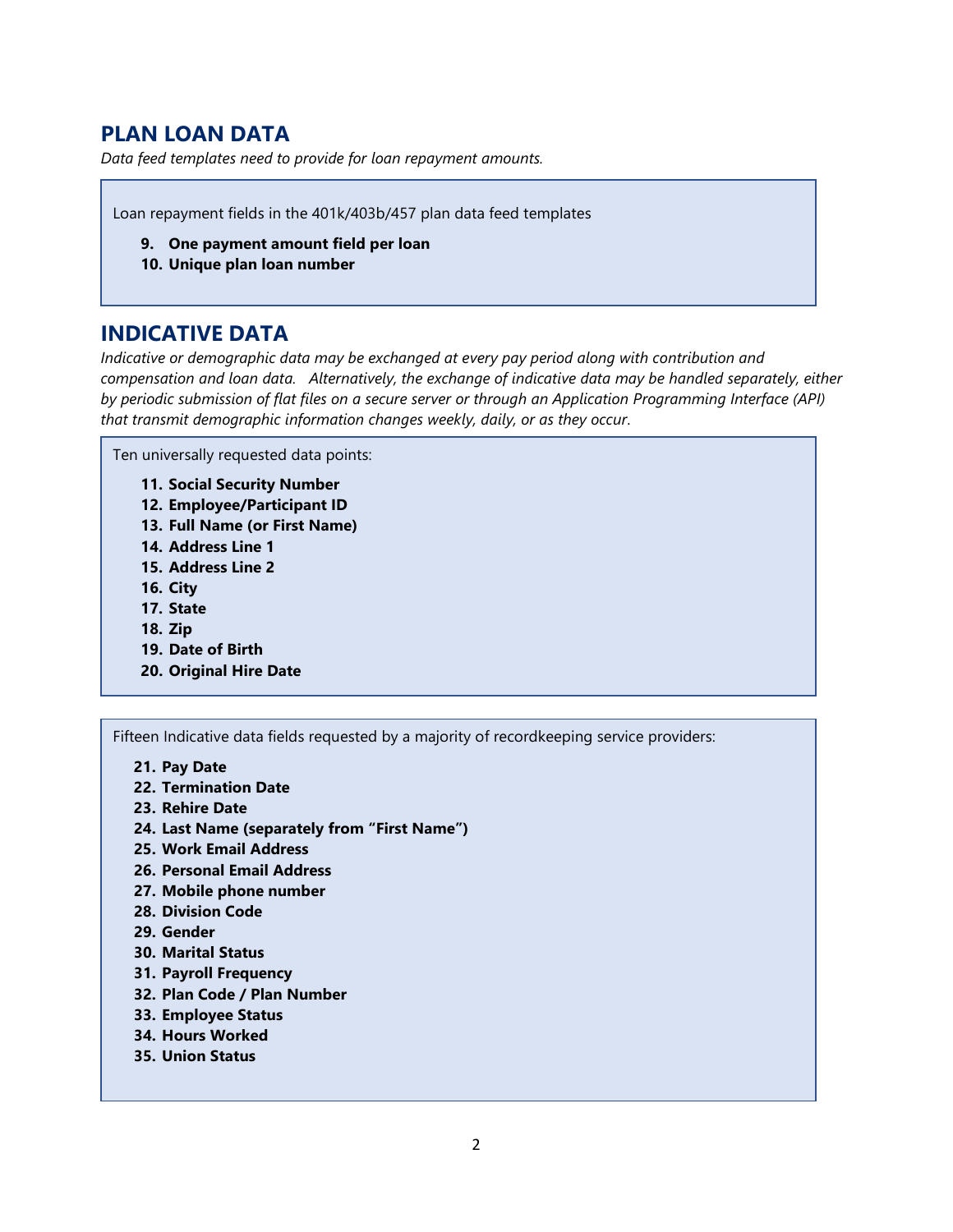© Copyright 2022 EACH Enterprise, LLC